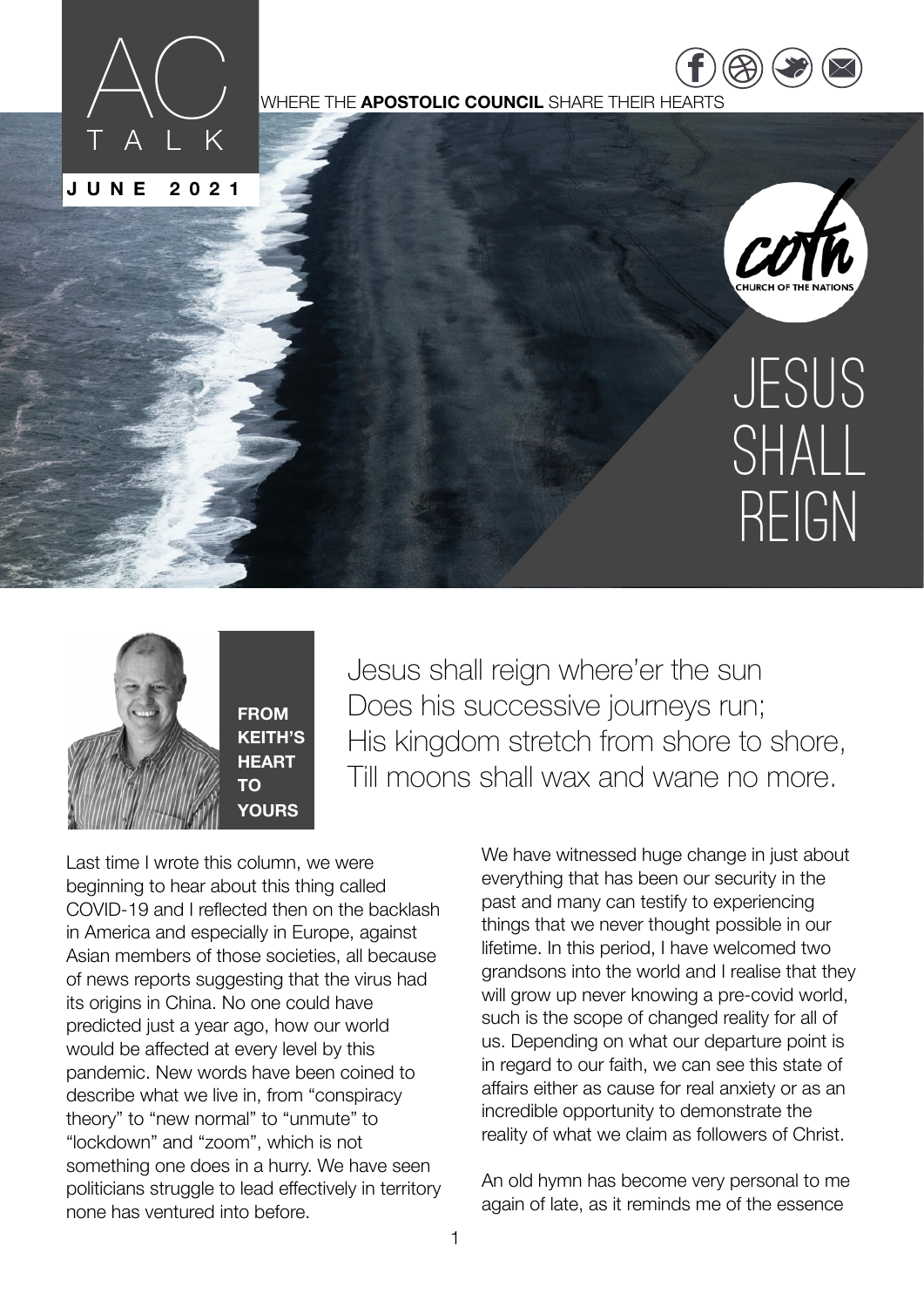of how we balance living *in* this world with not being *of* it. The opening words are:

Jesus shall reign where'er the sun Does his successive journeys run; His kingdom stretch from shore to shore, Till moons shall wax and wane no more.

As I think about what these lines suggest, I find my faith and trust in God in the midst of all of this change is bolstered, not diminished. There are three aspects to the truth this hymn declares.

#### **1. The CERTAINTY of His act of reigning.**

A central theme within our COTN life has been the gospel of the kingdom and we are used to talking about what that really means for us. We use terms such as an advancing kingdom and, the kings will be drawn to the brightness of our light and we imply that we are making headway for the King. However, we can easily make the mistake of seeing the kingdom of God in geographical terms only, in the same way that we may regard the territory ruled by present day monarchs as the full extent of what a kingdom means. The greater the territory, the greater their claim to kingship. Biblically though, the emphasis lies on the *act* of God's rulership and not merely the territory He governs. This hymn reminds us that Jesus shall reign, not as some kind of wishful thinking set against a background of increasing despair as in, "I hope He will some day reign", but as a certainty that He is busy reigning and ruling already. Throughout the Word of God, His *hiddenness* is definitely not a sign that He has lost authority over His creation or is not busy ruling. Being able to navigate our way between what we see as reality (a world out of control) versus what we *know* as truth (God is ruling and reigning and has the final say), is what causes us to live totally alive to the circumstances around us, yet to do so from a very different perspective. I am moved by how often Scripture reminds us that, though we

have not seen Him in the flesh, we have every reason to trust Him and believe that His action of rulership over His creation is not defined by whether or not I see tangible evidence of that in my lifetime. While it is wonderful when we see proof of His kingdom breaking into this flesh world, God's dynamic act and action of rulership is a certainty even if hidden from our view for now.

#### **2. The SCOPE of His act of reigning.**

The imagery of this hymn sees the extent of God's rulership as King to be all encompassing. In these few lines, Isaac Watts, who wrote the hymn, covers *Time, Space* and, in a symbolic way, *Spiritual dynamics.* The thought expressed by the sun running its successive journeys is that there is not one moment of history, the present or the future that escapes God's attention or is not subject to His rulership. However much things may appear to change, Solomon's wisdom reminds us that there is nothing new under the sun. I understood just how important that fact is when we first realised we were facing a pandemic and the rising number of global deaths due to the virus began to make people fearful. Really negative forecasts about how different life would be were entrenched the longer nations locked down their people and normality began to be redefined. Reading backwards in history, it soon became clear that the world had faced pandemics before and still came through it - changed, but not destroyed. That the sun sets and rises *only* as far as *our* view experiences the end of a day and the beginning of another, gives us the confidence that the scope of God's ruling and reigning spans past, present and unseen future.

Space or geographical terrain is also subject to His rulership, as the hymn says - His kingdom stretches from shore to shore. Acknowledging that the earth is the Lord's and the fullness thereof seems to be in stark contrast to living with the devastating consequences of man's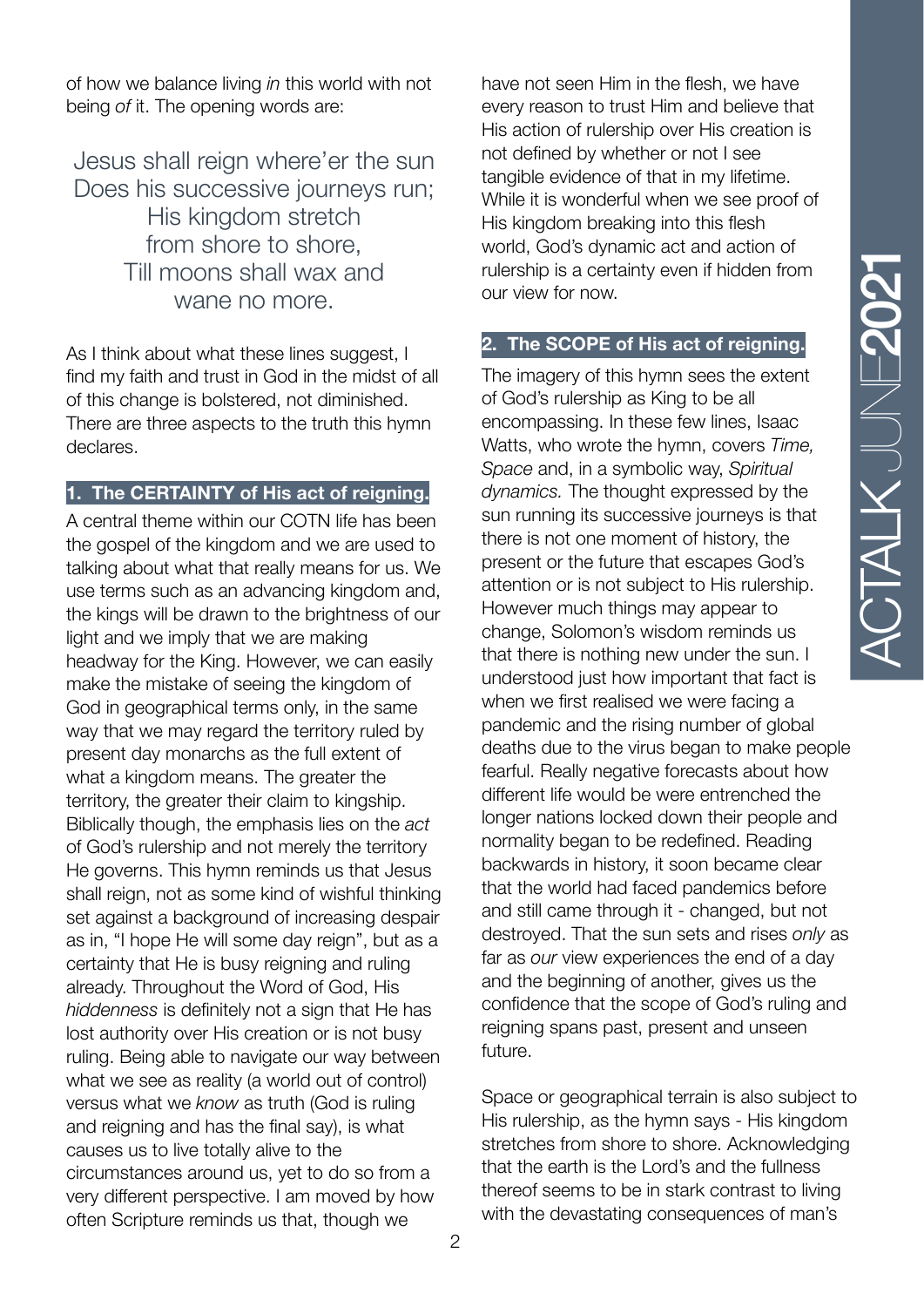abuse of the earth's resources in pursuit of his own pleasure, or even destructive weather phenomena. Yet, devastating and unsurprising as these things are, as the whole of creation is affected by the Fall, a broken environment or any other form of creation malfunction does not limit God's dynamic rule to every other area except this.

Spiritual dynamics and seasons are addressed in a picture form when the hymn speaks of moons waxing and waning no more. This poetic phrase indicates the regular rhythms of moons coming into sharp focus and then hiding. It pictures something much more acute than a routine monthly occurrence, as the image projects a time when even this normal, secure feature of creation might end and result in an imagined devastation apocalyptic thinkers would have us anticipate. It's amazing to me how things like conspiracy theories, widely differing perspectives on the end times and a host of real challenges threatening to tear societies apart, have risen in the last year. While these spiritual dynamics result in fear, confusion and harm, we declare, even over *these* things, Jesus shall reign. How? In a practical way, by using us as His ground forces.

**3. The MINDSET His reigning produces.**

The spiritual dynamics I listed are not just cycles or seasons that repeat themselves, but are the things comprising the "darkness" Isaiah speaks about, that will cause even the kings of this world to come to the brightness of our light, seeking solutions. Why our light? Because we have been called and mandated to be the *visible* expression of the power of His *hidden* act of reigning and ruling. The power of persuasion that there really is another reality by which to live, another Kingly authority or kingdom rule we can confidently align with, is us, who follow Jesus wholeheartedly. The kingdom grows by *attraction*, but not necessarily attraction as in 'come to our events and see how different we are'. Rather, it is attraction as in witnessing us operate as salt and light in the darkness and seeing the alternative in action.

Abraham Kuyper, the Dutch theologian and Prime Minister famously stated: *There's not a square inch in the whole domain of human existence over which Christ, who is Lord over all, does not exclaim, 'Mine!'* Kuyper saw followers of Jesus being so convinced of the rulership and reign of God as a present yet hidden reality, that their only response was total submission to Him. They were also willing to be used by the King in the everyday, ordinary circumstances they faced, worked and lived in, as an opportunity to display that kingdom's life as an alternative to this broken worldly system. The result?

Watts adds another verse that says it all -

Blessings abound where'er He reigns: The prisoner leaps to lose his chains, The weary find eternal rest, And all the sons of want are blest.

Keith & Shelley